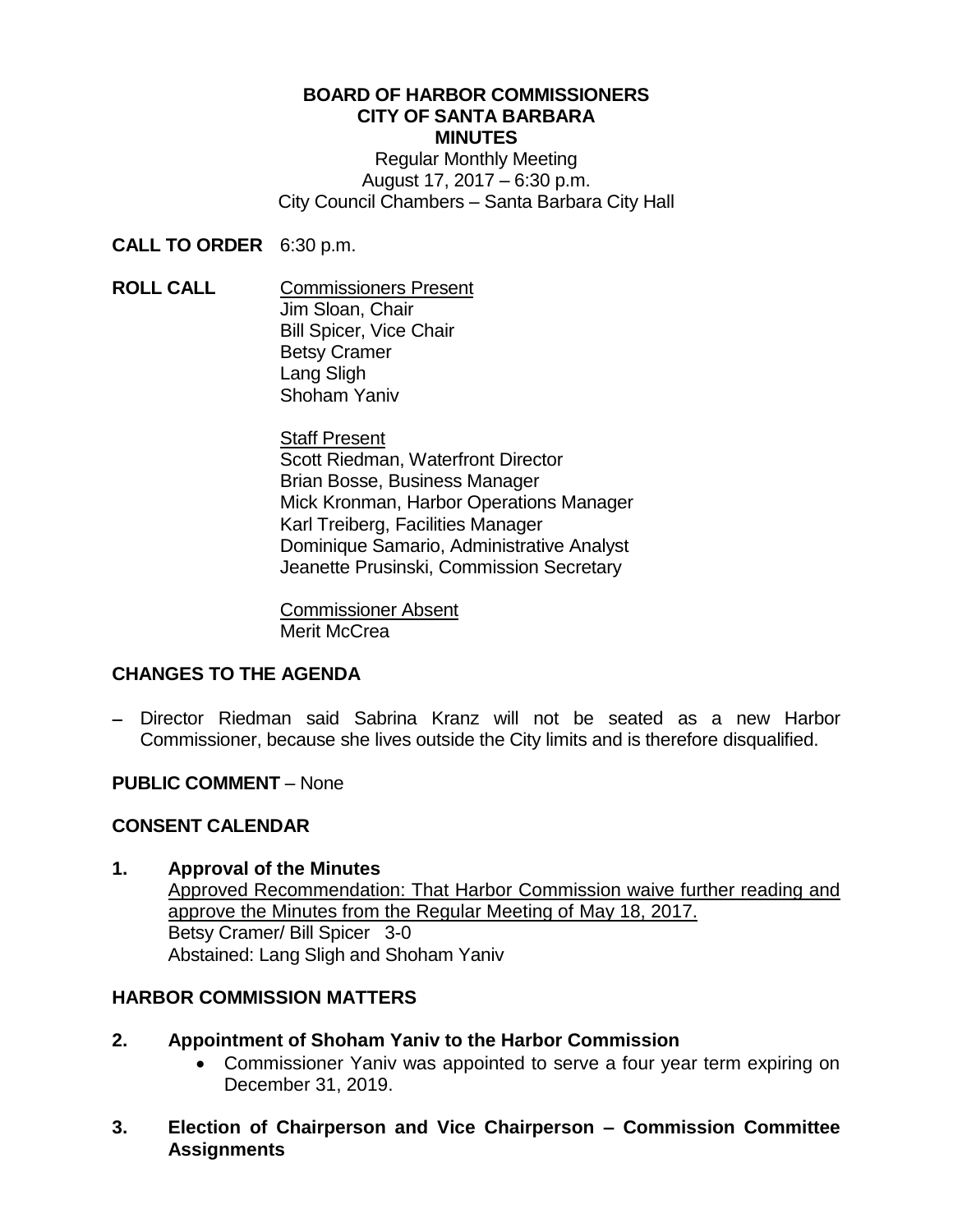Moved A. Nominate and elect Jim Sloan Chairperson and Bill Spicer Vice Chairperson for fiscal year 2017-2018, per the City Charter Section 804, and the Board of Harbor Commission Rules adopted September 16, 2010. Betsy Cramer/ Lang Sligh 4-0 Abstained: Shoham Yaniv

Moved B. Review and update, as necessary, membership on various Harbor Commission Committees. Jim Sloan/ Lang Sligh 5-0

Motion to dissolve the Downtown/ Waterfront Electric Shuttle Committee. Jim Sloan/ Lang Sligh 5-0

Attachment: Revised Committee Roster, effective 8/17/17

## **DEPARTMENT UPDATE**

#### **4. Director's Report**

- Council Actions
- Electric Tricycles
- Tentative Agenda Items for the September Meeting

#### **5. Business Services Report**

- Castillo Street Undercrossing to Open Soon
- Fiscal Year 2018 Budget Adopted

#### **6. Facilities Management Report**

- Stearns Wharf Heavy Timber and Pile Replacement
- Minor Capital Improvement Projects
- UCP Work Inc.

## **7. Harbor Operations Report**

- Boating Accident at Stearns Wharf
- And Another Boating Accident...
- Record Vendor Attendance at Harbor Nautical Swap Meet
- Recap: Fourth of July Celebration
- Recap: King Harbor Race
- $\bullet$  Harbor and Seafood Festival Saturday, October 14<sup>th</sup>

#### **NEW BUSINESS**

#### **8. Lease Agreement with Harbor Market**

Moved Recommendation: That Harbor Commission review and recommend to City Council approval of a five-year lease with one, five-year option with Lisa Clagg and Shawna Franks, doing business as Harbor Market, for the 676 square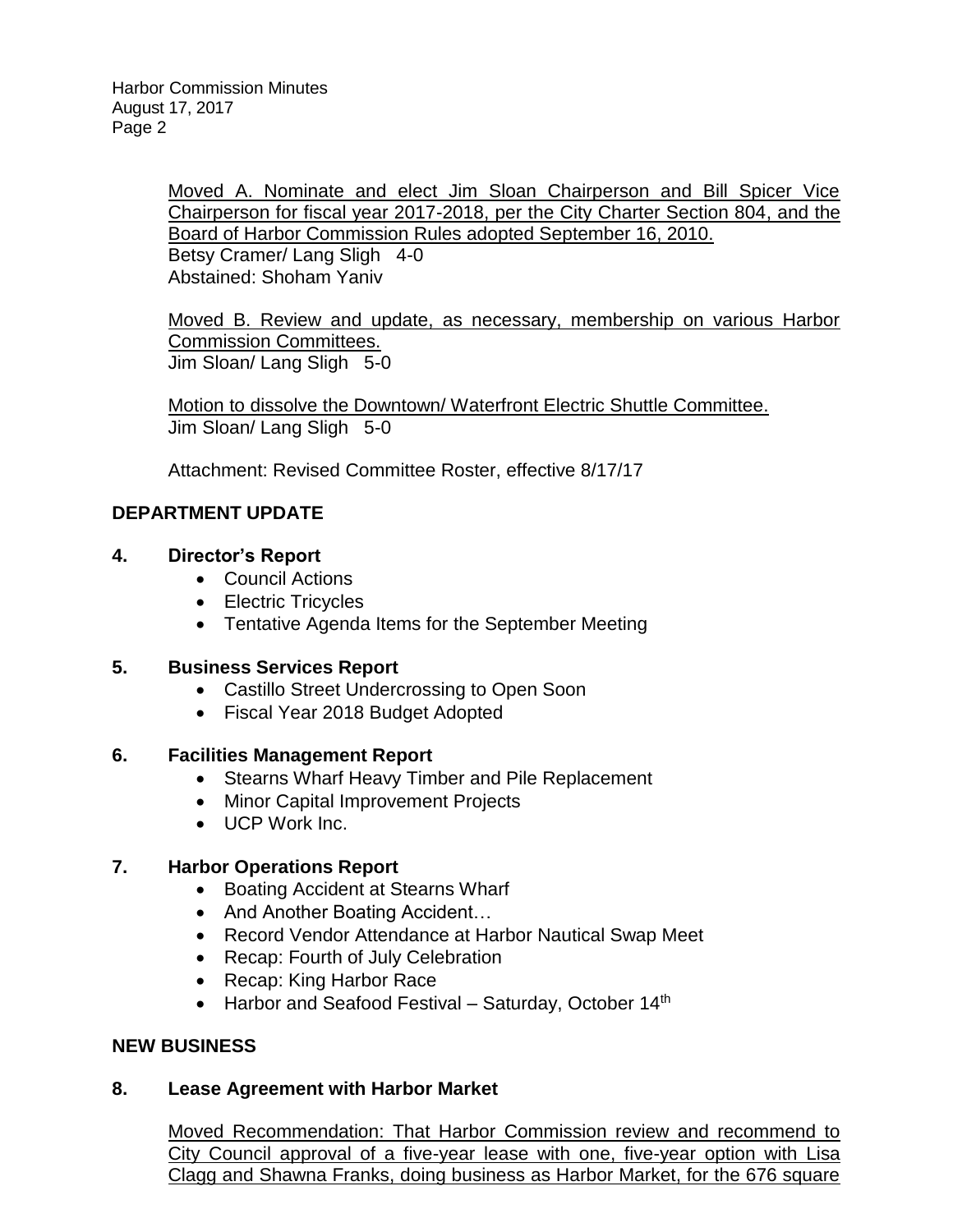Harbor Commission Minutes August 17, 2017 Page 3

> foot convenience store located at 125 Harbor Way, Suite 8, at a base rent of \$2,303.70 per month, subject to annual Cost of Living adjustment, or 6% of gross sales, whichever is greater. Bill Spicer/ Betsy Cramer 5-0

## **COMMISSION/STAFF COMMUNICATIONS**

- Director Riedman reminded everyone that the Wine and Roses charity regatta runs August 18<sup>th</sup> to the 20<sup>th</sup>, so parking will be tight at the harbor this weekend.
- Commissioner Cramer attended Local Coastal Program (LCP) subcommittee meetings since the last Harbor Commission meeting. She is impressed with the amount of work City staff and Planning Commission accomplished, cooperating with the California Coastal Commission. Ms. Cramer hopes people attend future LCP meetings. Also, Ms. Cramer forwarded a complement from an anonymous harbor tenant, who praised the Waterfront Department's efficiency.
- Vice Chair Spicer asked what the Waterfront Department Protocol is for a shark encounter. Harbor Operations Manager, Mick Kronman, will report back at a future commission meeting on protocols for confirming shark sightings and posting advisories on City beaches.

#### **ADJOURNMENT**

Approved Adjournment at 7:45 p.m. Shoham Yaniv/ Betsy Cramer 5-0